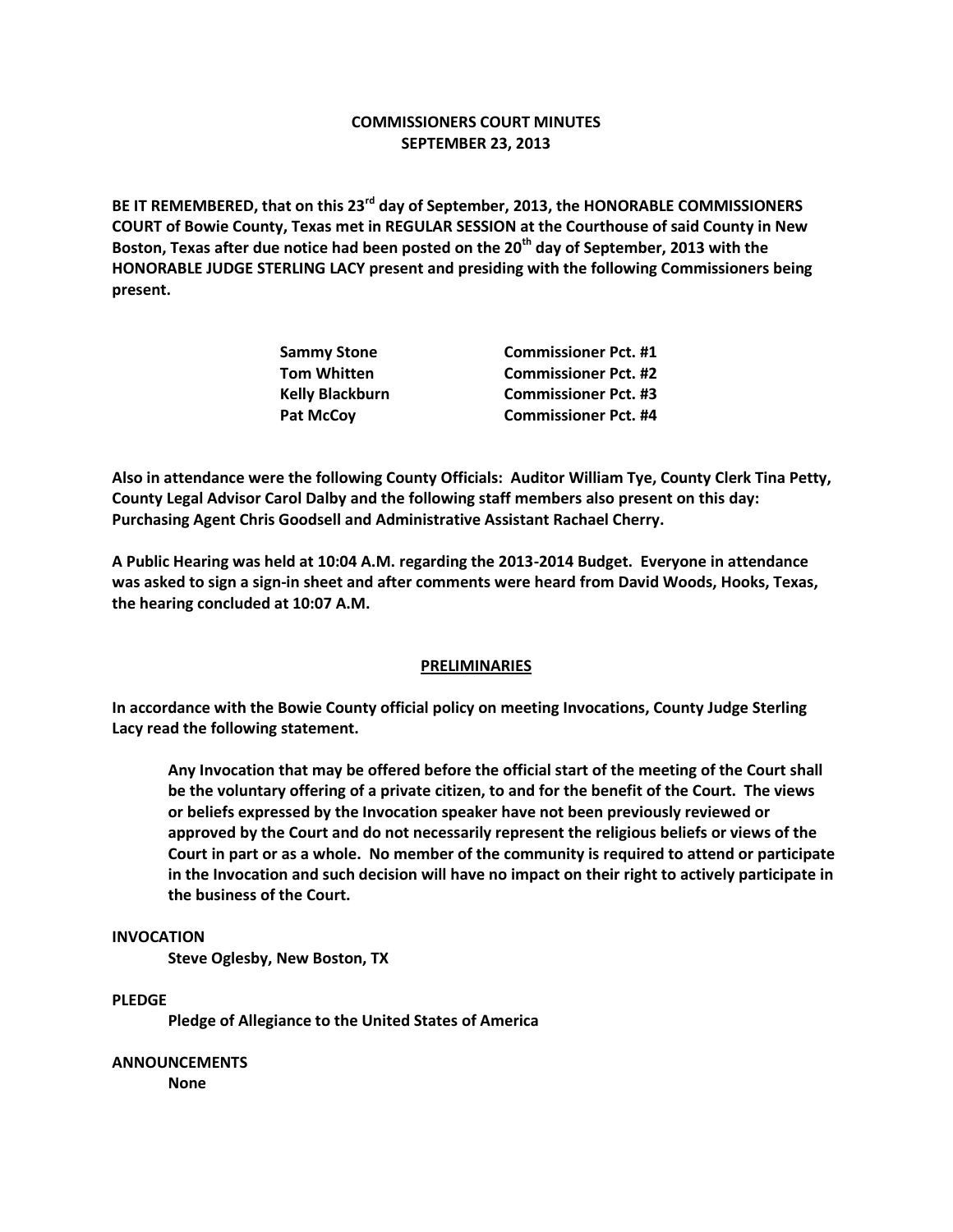#### **REGULAR AGENDA ITEMS**

**Court convened at 10:08 A.M. when the following ORDERS, JUDGMENTS and DECREES were had and ORDERED spread upon the minutes of the Court to-wit.**

**Item 1: Public Comments were made by Emily Sabo, Texarkana, TX.**

- **Item 2: Commissioner Pat McCoy responded to Public Comments.**
- **Item 3: On this 23rd day of September, 2013, a motion was made by Judge Lacy and duly second by Commissioner Tom Whitten to set the Commissioners Court dates as proposed (October 2013-September 2014). Motion was put to a vote and all voted aye and none opposed. Motion carried.**
- **Item 4: On this 23rd day of September, 2013, a motion was made by Commissioner Kelly Blackburn and duly second by Commissioner Pat McCoy to pay the deductible if it is no fault of the deputy while on duty, at whatever rate the deductible is at that time in the insurance policy. Motion was put to a vote and all voted aye and none opposed. Motion carried.**
- **Item 5: On this 23rd day of September, 2013, a motion was made by Judge Lacy and duly second by Commissioner Kelly Blackburn to table, until the next Regular Session (regarding the replacement of an attorney that has recently resigned in the Public Defender's Office). Motion was put to a vote and all voted aye and none opposed. Motion carried.**
- **Item 6: On this 23rd day of September, 2013, a motion was made by Judge Lacy and duly second by Commissioner Pat McCoy to change the title of Financial Assistant in the Judge's office to Financial and Guardianship Assistant. Motion was put to a vote and all voted aye and none opposed. Motion carried.**
- **Item 7: On this 23rd day of September, 2013, a motion was made by Commissioner Pat McCoy and duly second by Commissioner Kelly Blackburn to accept District Judges Order to set Court Reporters salaries. Motion was put to a vote and all voted aye and none opposed. Motion carried.**
- **Item 8: On this 23rd day of September, 2013, a motion was made by Commissioner Pat McCoy and duly second by Commissioner Kelly Blackburn to accept the order setting County Auditor and Auditor's Assistants salaries. Motion was put to a vote and all voted aye and none opposed. Motion carried.**
- **Item 9: On this 23rd day of September, 2013, a motion was made by Commissioner Pat McCoy and duly second by Commissioner Sammy Stone to authorize flu shots for Bowie County employees only.**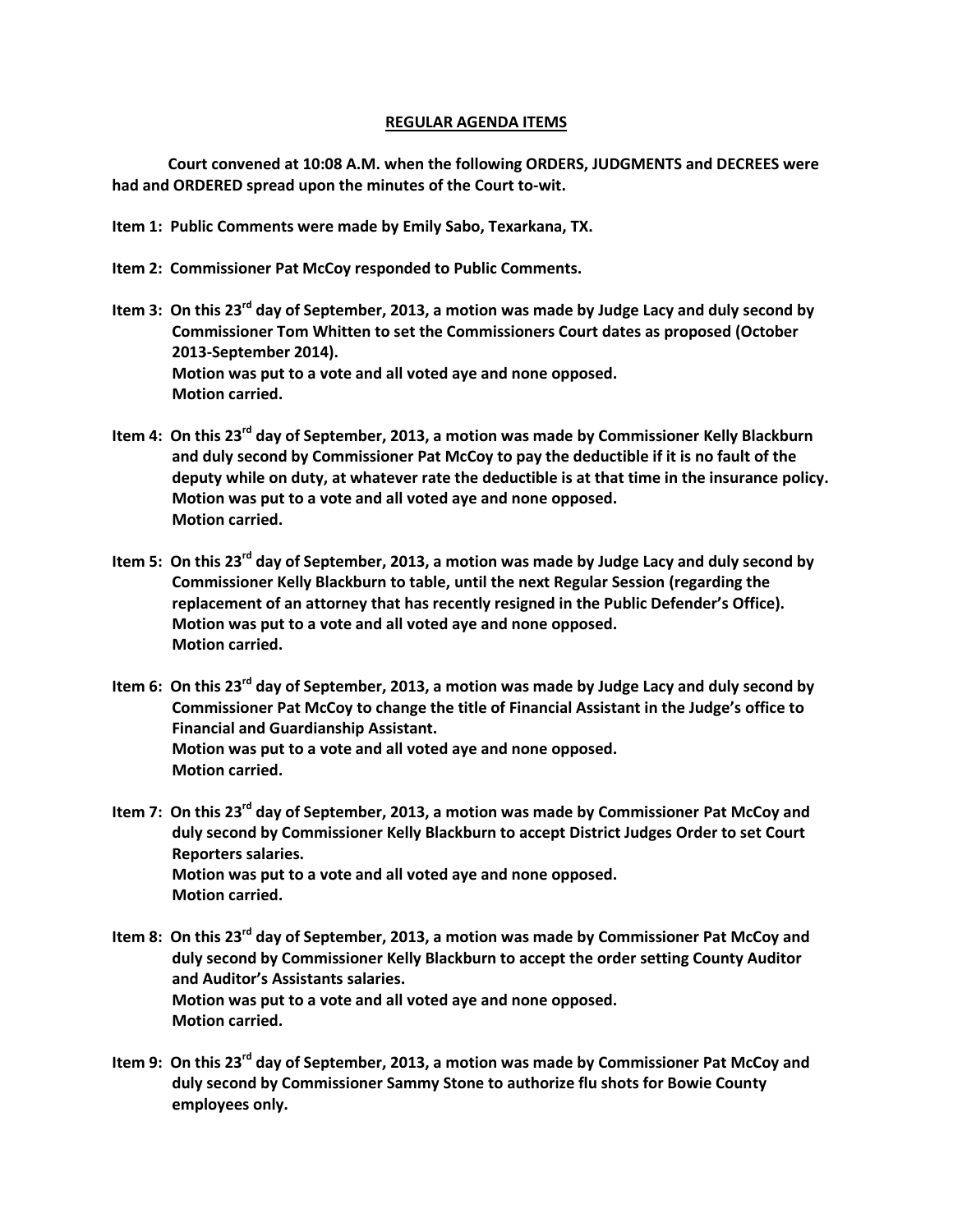**Motion was put to a vote and all voted aye and none opposed. Motion carried.**

- **Item 10: On this 23rd day of September, 2013, a motion was made by Commissioner Sammy Stone and duly second by Commissioner Tom Whitten to declare surplus property as listed by the Auditor. Motion was put to a vote and all voted aye and none opposed. Motion carried.**
- **Item 11: On this 23rd day of September, 2013, a motion was made by Commissioner Pat McCoy and duly second by Commissioner Sammy Stone to lift the burn ban. Motion was put to a vote and all voted aye and none opposed. Motion carried.**
- **Item 13: On this 23rd day of September, 2013, there was no action taken regarding the implementation of spending controls for non-essential spending above \$2,500.00.**

**Item 14: On this 23rd day of September, 2013, a motion was made by Commissioner Pat McCoy and duly second by Commissioner Sammy Stone to approve the Amended Second Revised Proposed Budget as per the attached spreadsheet and with noted changes including the line item for the County Clerk's Archive Fee of \$84,000. Commissioner Sammy Stone-yes Commissioner Pat McCoy-yes Judge Lacy-no Commissioner Tom Whitten-yes Commissioner Kelly Blackburn-yes Motion was put to a vote and four (4) voted yes and one (1) voted no. Motion carried.**

**Item 12: On this 23rd day of September, 2013, a motion was made by Commissioner Pat McCoy and duly second by Commissioner Kelly Blackburn to continue the current rate of .3612 which will raise additional revenue of approximately \$548,000. Commissioner Sammy Stone-yes Commissioner Pat McCoy-yes Judge Lacy-no Commissioner Tom Whitten-yes Commissioner Kelly Blackburn-yes Motion was put to a vote and four (4) voted yes and one (1) voted no. Motion carried.**

 **On this 23rd day of September, 2013, a motion was made by Commissioner Pat McCoy and duly second by Commissioner Tom Whitten to adopt the current tax rate of .3612 for the coming year. Commissioner Sammy Stone-yes Commissioner Pat McCoy-yes Judge Lacy-no Commissioner Tom Whitten-yes Commissioner Kelly Blackburn-yes**